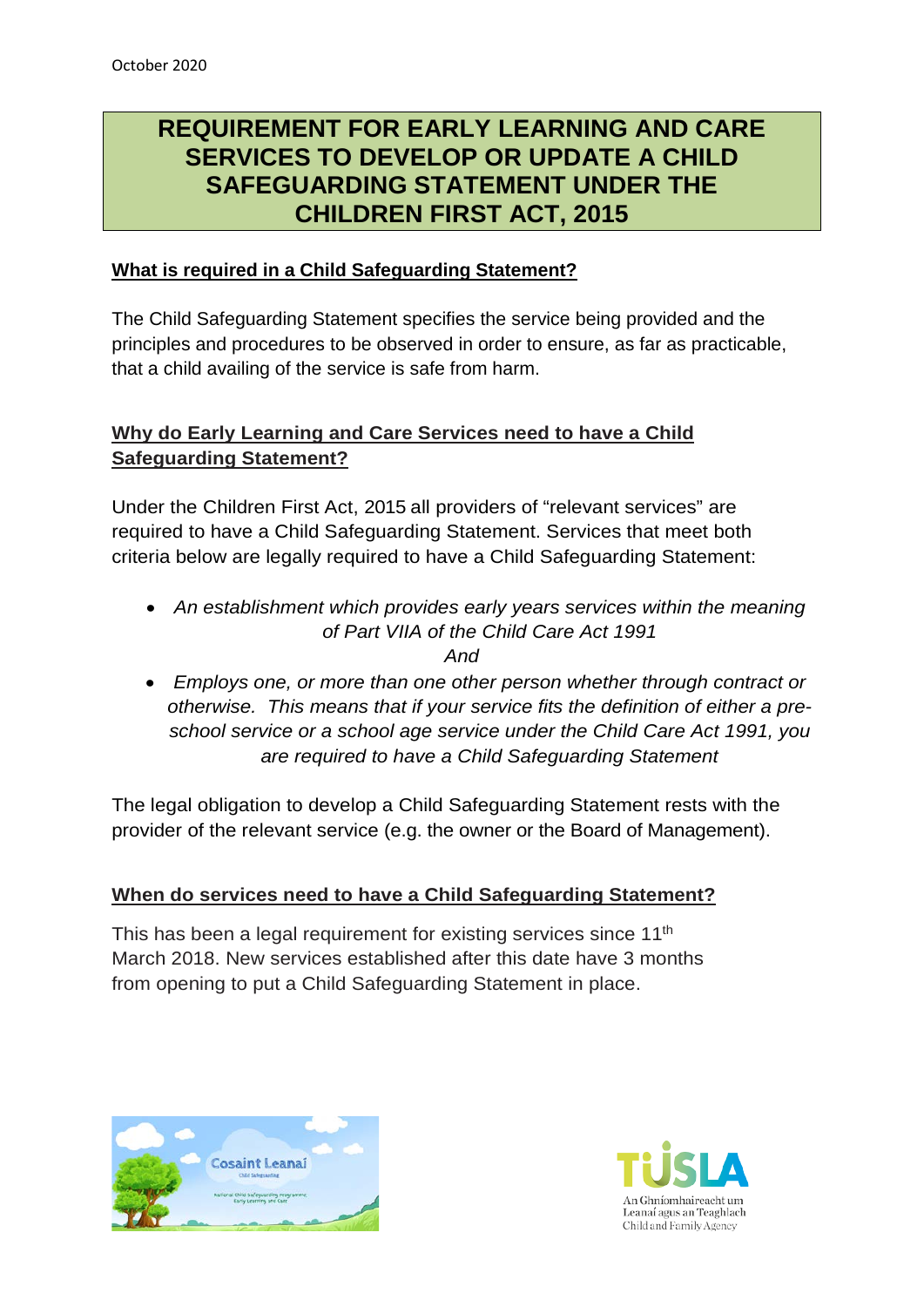# **Do I need to make the Child Safeguarding Statement available?**

Yes, the Child Safeguarding Statement must be circulated to all staff members. It must be displayed publicly and made available to parents and guardians, young people, Tusla and members of the public upon request.

# **I previously had a Child Protection and Welfare Policy. Do I need to develop a Child Safeguarding Statement?**

Yes. All early learning and care services are legally required to have a Child Safeguarding Statement and accompanying Child Safeguarding Policies and Procedures. Your existing Child Protection and Welfare Policy will now be called your Child Safeguarding Policies and Procedures and will already contain many of the Policies andProcedures required.

# **What happens if I don't have a Child Safeguarding Statement?**

In line with the Children First Act 2015, Tusla has established and maintains a register of non-compliance for service providers who fail to provide a copy of the Child Safeguarding Statement to Tusla when requested to do so. Any provider or member of the public can report information (unsolicited information or concerns about a service) to Tusla's Child Safeguarding Statement Compliance Unit, (CSSCU) regarding a relevant service which does not have a Child Safeguarding Statement in place or has a Child Safeguarding Statement which is not in line with the requirements of the Act.

Tusla's CSSCU may contact any service which it has information about and may request a copy of the Child Safeguarding Statement at any time. If you fail to provide a copy of the Child Safeguarding Statement to Tusla when requested to do so, steps will be taken in line with the Children First Act, which may result in your service being added to a Register of Non-Compliance which is a publicly held register.



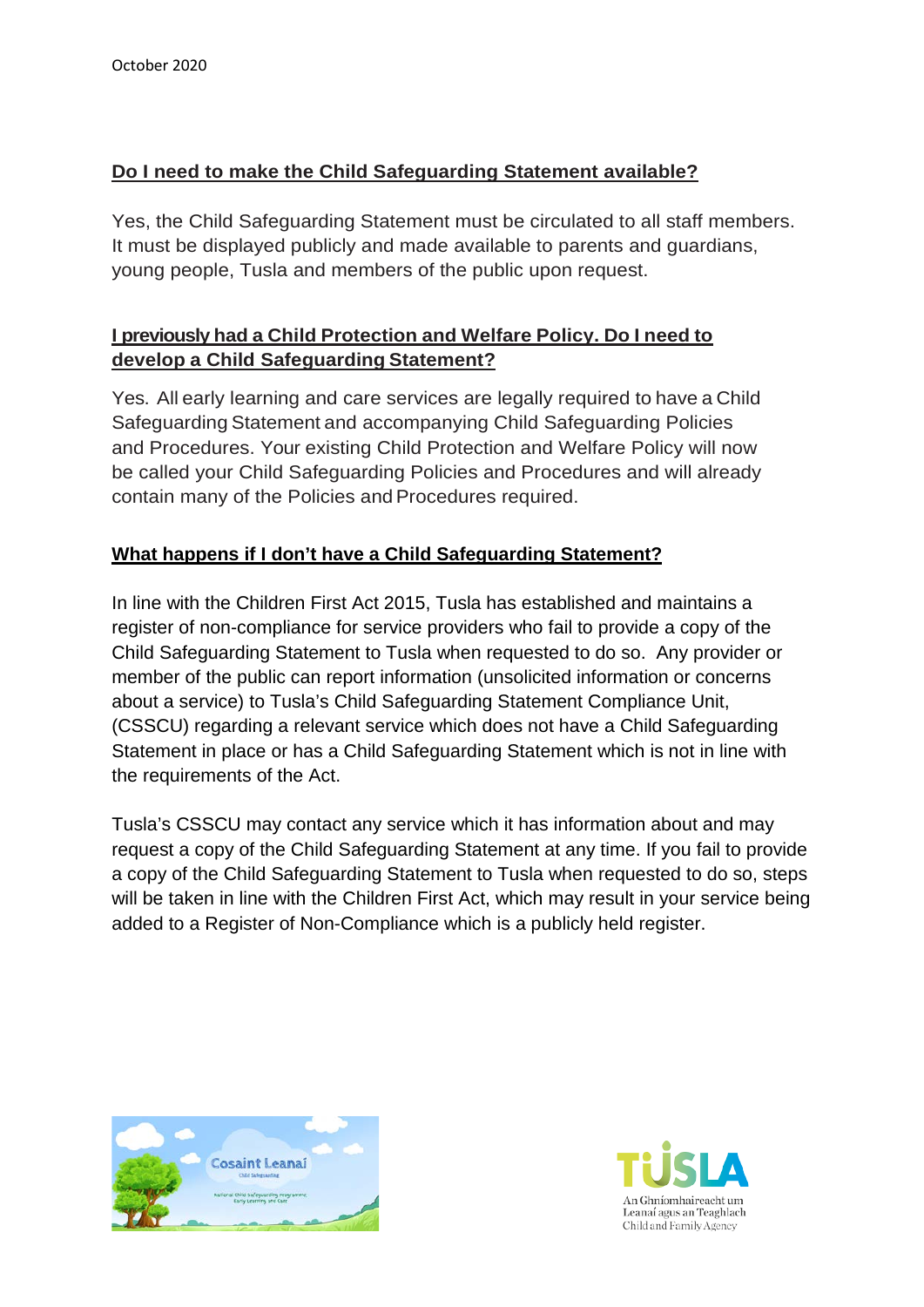## **Your Child Safeguarding Statement should include the following information:**

#### **Name of services being provided to children and young people should be outlined**

**1. Nature of service and principles to safeguard children from harm:** Your Child Safeguarding Statement should outline your principles to safeguard children and the various activitiesand services you provide to children and young people. It should state your commitment to keep children safe*. (There are examples of these principles in the template below)*

#### **2. Risk assessment**

 Your Child Safeguarding Statement must include a written assessment of the risk of 'harm' to a child **while availing of your service.** 

Harm in the Children First Act is defined as;

• Ill-treatment or neglect of the child in a manner that seriously affects or is likely to seriously affect the child's health, development or welfare,

or

• Sexual abuse of the child

All risks identified and stated in the risk assessment must be accompanied by a list of procedures in place to manage those risks.

The risk assessment contained in the Child Safeguarding Statement is solely for the purposes of meeting the requirements of the Children First Act, 2015 and will not include risks to children that may occur in relation to general issues of health and safety.

## **3. Child Safeguarding Policies andProcedures**

The Children First Act lists a number of procedures which must be specified in your Child Safeguarding Statement:

• Procedure to manage any risks identified